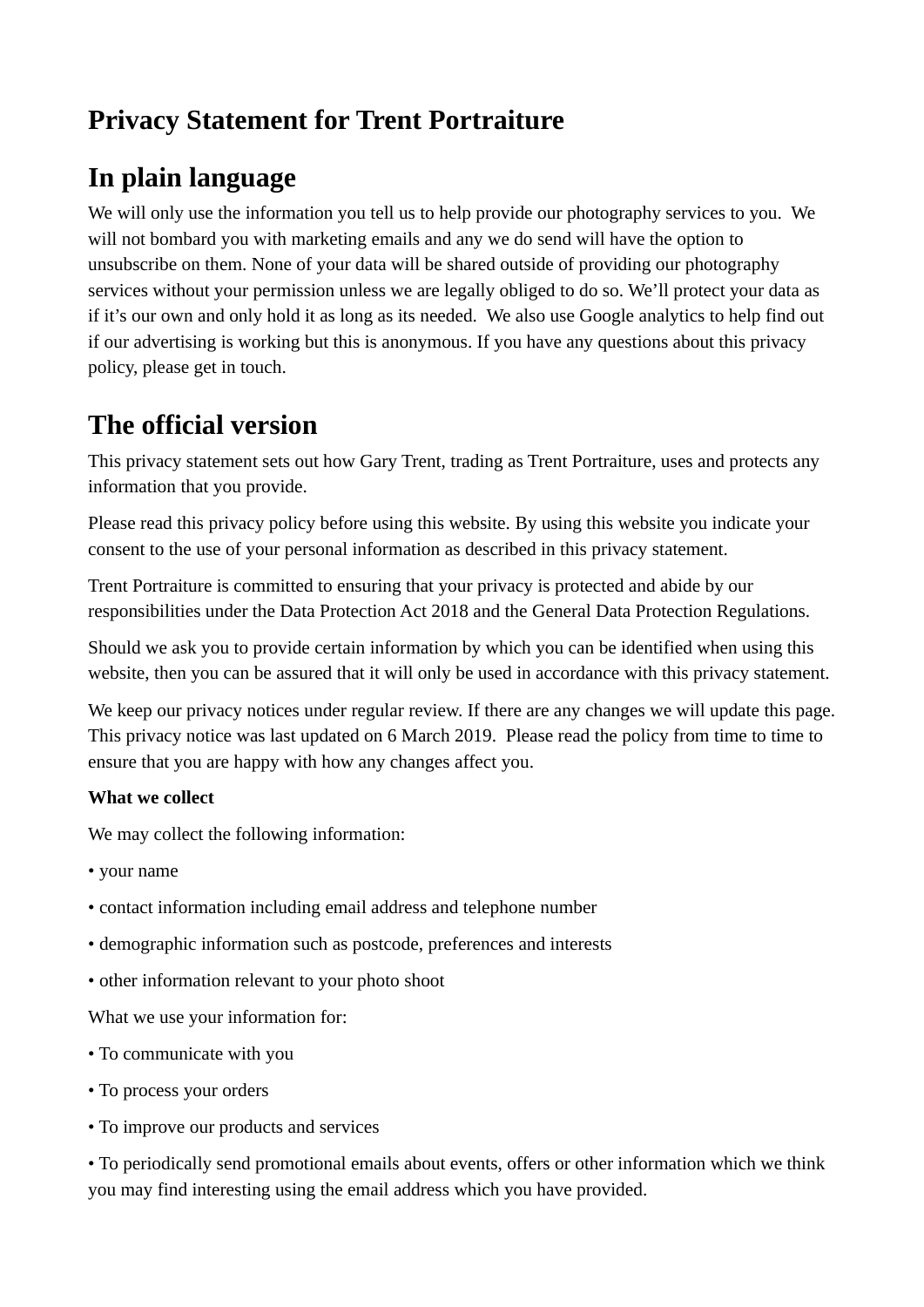#### • Internal record keeping

You are free to change your mind. If you do not wish to receive further e-mails, you will always find an 'unsubscribe' link at the end of all emails. Alternatively please contact us at: [gt@trentp](mailto:gt@trent)ortraiture.com

#### **Security**

We have implemented technologies and policies with the objective of protecting your privacy from unauthorised access and improper use and will update these measures as appropriate as new technologies become available.

#### **How we use cookies**

A cookie is a small file which asks permission to be placed on your computer's hard drive. Once you agree, the file is added and the cookie helps analyse web traffic or lets you know when you visit a particular site. Cookies allow web applications to respond to you as an individual visitor. The web application can tailor its operations to your needs and preferences by gathering and remembering information.

We use traffic log cookies to identify which pages are being used. This helps us analyse data about web page traffic and improve our website in order to tailor it to customer needs. We only use this information for statistical analysis purposes and then the data is removed from the system.

Overall, cookies help us provide you with a better website, by enabling us to monitor which pages you find useful and which you do not. A cookie in no way gives us access to your computer or any information about you, other than the data you choose to share with us.

You can choose to accept or decline cookies. Most web browsers automatically accept cookies, but you can usually modify your browser setting to decline cookies if you prefer. This may prevent you from taking full advantage of the website.

#### **Links to other websites**

Our website may contain links to other websites of interest. However, once you have used these links to leave our site, you should note that we do not have any control over that other website. Therefore, we cannot be responsible for the protection and privacy of any information which you provide whilst visiting such sites and such sites are not governed by this privacy statement.

#### **Your rights**

We will not sell, distribute or lease your personal information to third parties unless we have your permission or are required by law to do so.

Subject to some lawful restrictions in certain circumstances, you have the right to:

- request a copy of the personal information we hold about you
- have any inaccuracies in the personal information corrected
- request that your personal information is erased where there is no lawful justification for us continuing to process it
- object to the processing of your personal information
- request the restriction of processing of your personal information